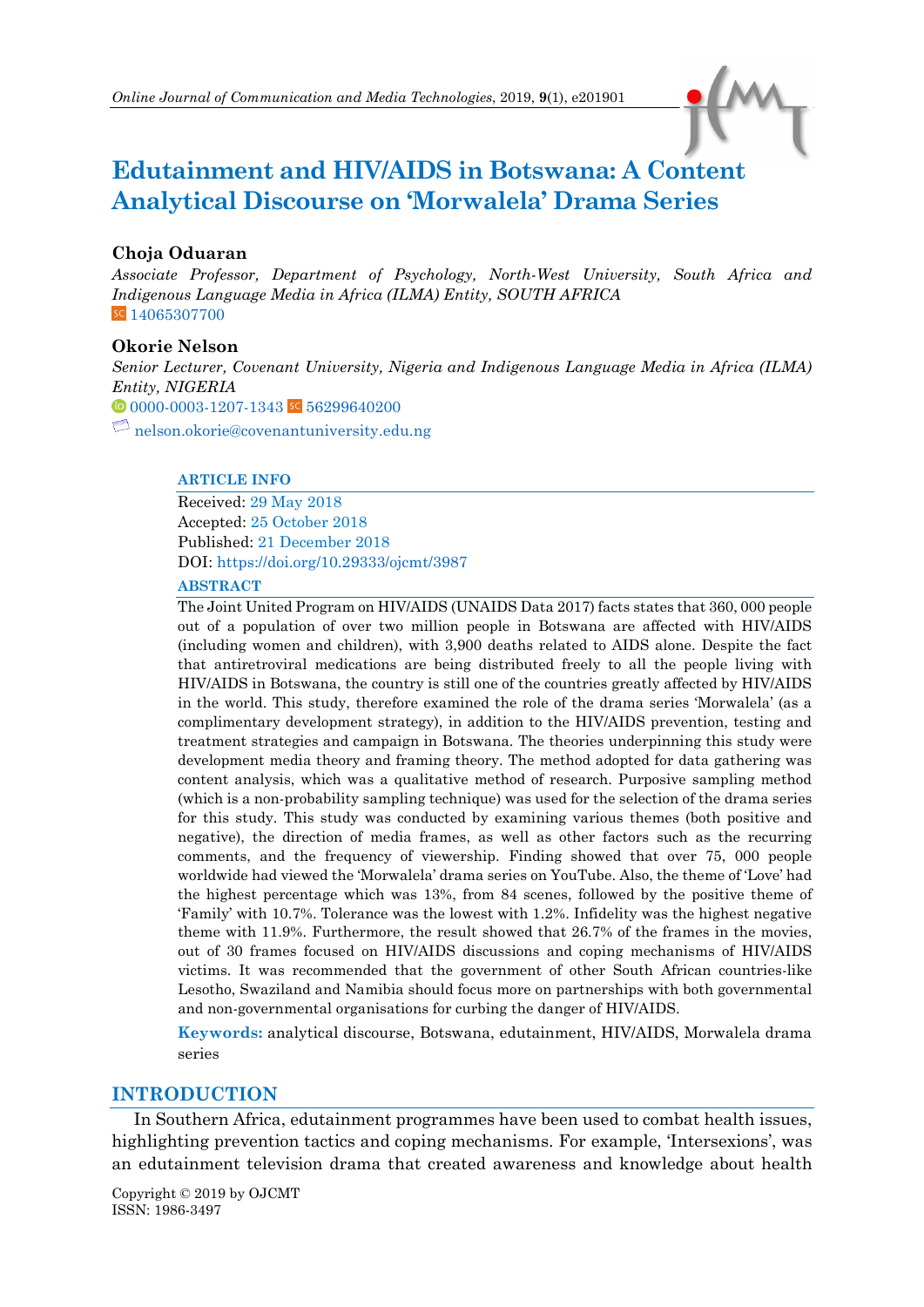issues. This drama series was South Africa's most watched television series and the second most watched television show overall on the South African Broadcasting Corporation (SABC). Total viewership for the show exceeds 4 million viewers across South Africa. It was produced by Curious Pictures and Ants Multimedia, in partnership with John Hopkins Health and Education in South Africa (JHHESA) and SABC Education (John Hopkins Center for Communication Programs, 2010).

The success of Intersexions drama series led to the advent of more edutainment programmes for sustainable health development in Southern African countries. In Botswana, the drama series 'Morwalela' was aired between April and June 2010 on Botswana Television (BTV). Morwalela is one of Botswana's edutainment series, which was back by popular demand, because of the overwhelming feedback by its audience. The story was developed by local writers Wame Molefhe and Lauri Kubuitsile, the screenplay was written by Peter Goldsmid and was produced by Traffic Productions (Gwakuba, 2010). The film series 'Morwalela' was produced as a result of a strong partnership between the United States, Civil Society Partner and the government of Botswana. The film series was produced and aired with the motive of combating the epidemic of HIV/AIDS, which is prevalent among a certain percentage of youths in Botswana, using the tactic device of the mass media to bring up precautionary edges. The series is believed to be the first of his kind to be fully developed and produced within Botswana (Dzimiri, 2010). This series falls under the 'drama' genre.

As stated by the Narrator in the first few seconds of the second episode of the drama series, supported by Setswana Oxford Living Dictionaries (2018), Morwalela means 'rain', but in the context of the drama series, it means 'a flood of problems'. Morwalela, as stated in the opening episode is the name of a fictional community in Botswana. Morwalela has a variety of people-rich, poor, healthy, unhealthy, single, married etc., just like every other settlement. The story portrays each character, making decisions and choosing lifestyles that affects their family and friends either positively or negatively. Morwalela helps in emphasizing and addressing the negative part of the culture, by bring its consequences to light. The series focuses on how perilous manners are rooted, in association with befriending/dating the wrong people with the wrong dating ideologies and alcohol misuse. This series is however different. Instead of re-educating people about HIV/AIDS. It reemphasizes social adjustments and habit development and reformation of social norms that facilitate the spread of HIV/AIDS in Botswana (Dzimiri, 2010).

Interestingly, this edutainment drama series majorly aim at promoting positive lifestyle changes, showing prevention and treatment procedure, as well as showing coping mechanisms and rejecting the negative lifestyles and cultural values that aid in transmitting these diseases. Therefore, the aim of this study is to analyse the media frames (cultural issues, lifestyle, prevention, coping and treatment procedures) that address the issue of HIV/AIDS in the television drama series titled 'Morwalela'.

#### **PROBLEM STATEMENT**

According to Avert (2017), the Joint United Program on HIV/AIDS (UNAIDS Data 2017) facts states that 360, 000 people out of a population of over two million people (Worldometers, 2018) are affected with HIV/AIDS (including women and children), with 3,900 deaths related to AIDS alone. Despite the fact that antiretroviral medications are being distributed freely to all the people living with HIV/AIDS in Botswana, the country is still one of the countries greatly affected by HIV/AIDS in the world. It has been established by Avert (2017), that there is low knowledge of the virus, as well as low testing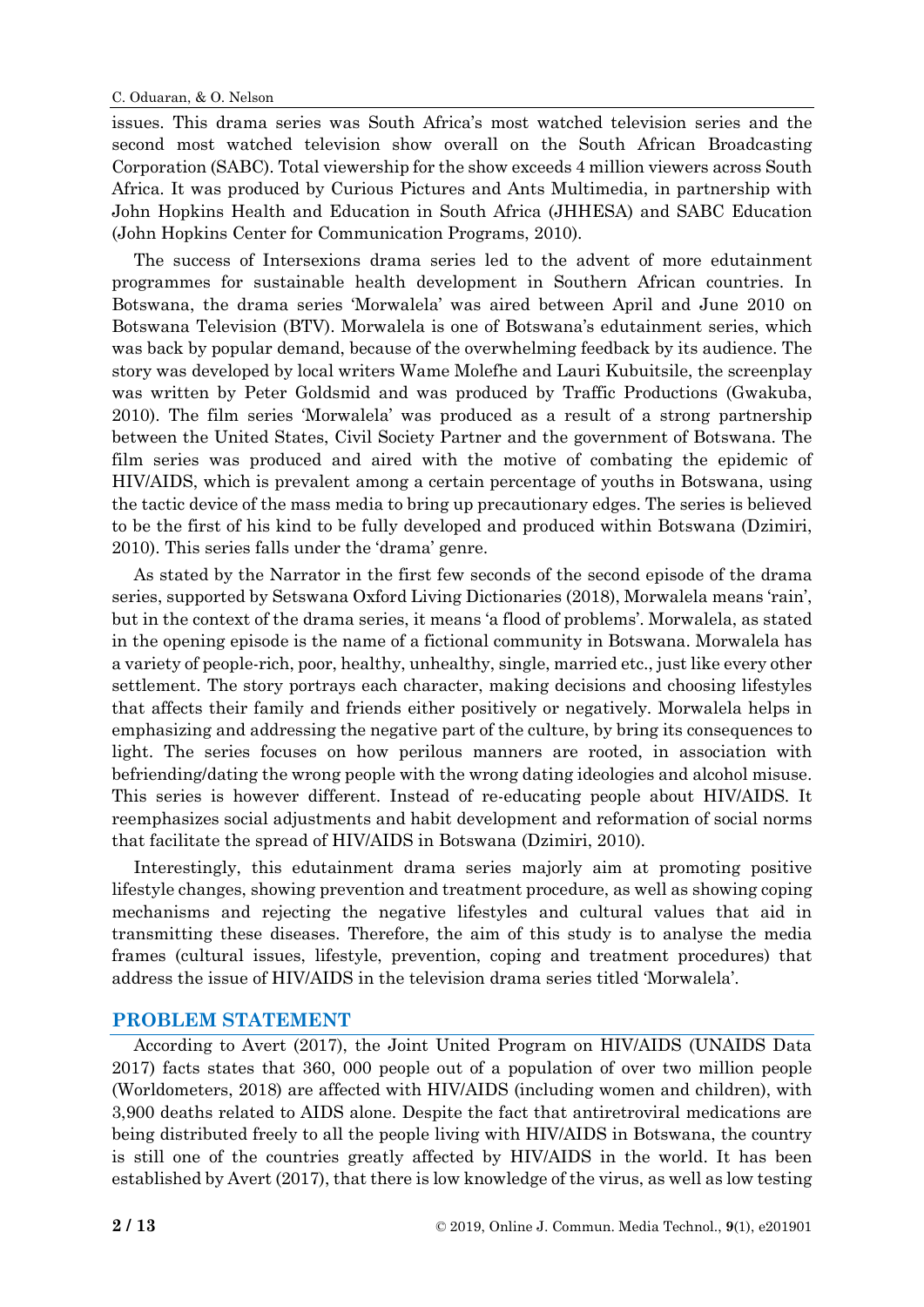rate by the people of Botswana. This study therefore, examines the role of the drama series 'Morwalela' (as a complimentary development strategy), in adding to the HIV/AIDS prevention, testing and treatment strategies and campaign in Botswana.

## **RESEARCH QUESTIONS**

- 1. What are the prevalent themes in the edutainment drama series 'Morwalela' on HIV/AIDS?
- 2. What is the frequency of the viewership of the television drama series 'Morwalela' on its YouTube channel?
- 3. What is the direction of media frames in the television drama series 'Morwalela' on HIV/AIDS?

# **SCOPE OF THE STUDY**

This study aims at thoroughly analysing the content of 'Morwalela', through content analysis. Morwalela is a Botswana drama. The researcher had access to the television drama series through YouTube. Thus, references and suggestions were made based on the contents of the television drama series 'Morwalela'. It has 8 episodes, but was uploaded as 9 parts on YouTube.

## **THEORETICAL REVIEW**

This study was anchored on the development media and framing theories to understand how edutainment programmes can be used to promote heath care practices for HIV/AIDS.

## **Development Media Theory**

This theory is one of the extensions of the four theories of the press. It was propounded by McQuial in 1987. It explains the behaviour of the media in developing countries, where there is complete or partial lack of communication structure, untrained staff without specialized skills, mostly illiterate audiences, non-existence of cultural production resources and lack of independence from the Western world. From the name 'development media', it can be deduced that the main target of this theory is to safeguard total development in the society. It opposes total authoritarian theory, which is the first theory of the press, and it seeks for development and nation building. It states that the media should be seen as partner to the government in ensuring good governance, development and social change (Asemah, 2011).

Part of the way that the media partners up with the government is to tackle an epidemic such as HIV/AIDS. This is what has been put to practice in Botswana with the programme 'Morwalela'. This was a television drama series created to disseminate the message of responsible sexual behaviour and tolerance of people living with HIV/AIDS in Botswana. The series set up an on-going communal conversation about the common sexual culture in Botswana. The film series 'Morwalela' was produced as a result of a strong partnership between the United States, Civil Society Partner and the government of Botswana. The film series was produced and aired with the motive of combating the epidemic of HIV/AIDS, which is prevalent among a certain percentage of youths in Botswana, using the tactic device of the mass media to bring up precautionary edges. The series is believed to be the first of his kind to be fully developed and produced within Botswana (Dzimiri, 2010). This is a team up by the United States government and the media to combat the issue of HIV/AIDS in Botswana.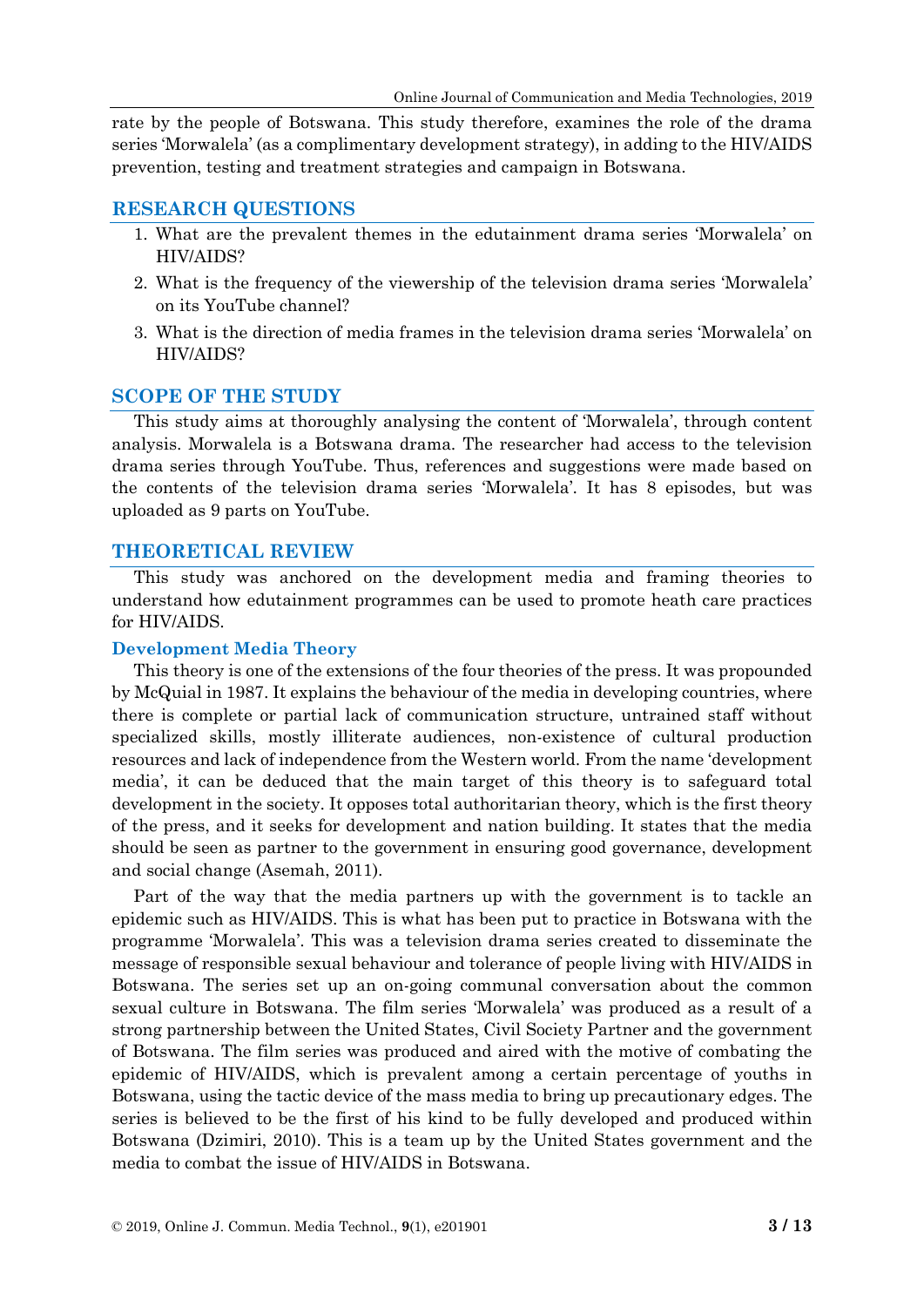#### **Framing Theory**

Framing theory was propounded by Erving Goffman in 1974. It is an extension of the agenda setting theory. However, the ides of this study goes beyond agenda-setting. As explained is an article titled 'Framing Theory' (2014), ''the basis of framing theory is that the media focuses attention on certain events and then places them within a field of meaning. Framing is important topic since it can have a big influence and therefore the concept of framing expanded to organisations as well…Framing is the way a communication source defines and constructs any piece of communicated information. In essence, framing theory suggests that how something is presented to the audience (called 'the frame') influences the choices people make about how to process that information''.

Chong and Druckman (2007), stated that Communication scholars and political scientists generally use the term 'frame' in two ways: first, a frame in communication or a media frame refers to the words, images, phrases, and presentation styles that a speaker (e.g. a politician, a media outlet) uses when relaying information about an issue or event to an audience. Secondly, a frame in thought or an individual frame refers to an individual's cognitive understanding of a given situation (Goffman, 1974). Unlike frames in communication, which reflects a speaker's emphasis, frames in thought refer to what an audience member believes to be the most salient aspect of an issue (p. 101).

Therefore, if framing is often adopted for information dissemination, general communication and to lay emphasis on certain events and organisation, it can be applied to the dissemination about the HIV/AIDS epidemic in Botswana, through edutainment and other means. Framing was used in the drama series 'Morwalela', to educate about the prevention and the health maintenance strategies. This edutainment drama series is expected to have a subtle but powerful effect on the lifestyle of its audiences, in Botswana in the long run.

## **EMPIRICAL REVIEW**

Cinema is in close touch with ideology as such in correlating with many conditions in society. As is known, the relation between ideology and cinema has become subject of several studies (Akter & Dalkılıç, 2018, p. 165). Stories are effective communication tools because there are no one who doesn't like them. When a story is heard or listened, it can be a powerful communication tool to awake people's emotions. Therefore organizations should use storytelling as an effective communication tool…raising their awareness on certain issues. (Tören & Özad, 2017, p. 79, Tuğçe, 2018, p. 131).

Aitken and Dey's (1998) study of film portrayal of people with HIV/AIDS focused mainly on highlighting the fact that there are two major categories of films about HIV/AIDS (i) films produced by the mass media e.g. television, movies, news, soap operas and (ii) films produced outside the commercial sphere-independent or 'activist' videos and films. The authors examined the movies 'Philadelphia', 'Longtime Companion', 'It's My Party', 'And the Band Played On', 'Jeffrey'. It was stated that all these movies fall into the first category- produced by the mass media. These movies are all about the subject matter of HIV/AIDS and some are about homosexuality. The authors concluded that, the movies produced by the mass media focus narrowly on the portrayal of sexuality. They focus on the negative sides- they tend to have similar features e.g. dying. They also focus positively on the portrayal of family and community. The films are paradoxical in nature, just as the entire AIDS epidemic has been.

Archiopoli (2009), studied and analyzed the film 'Rent' which was about HIV/AIDS and how eight characters who have been tested positive are struggling with their lives in New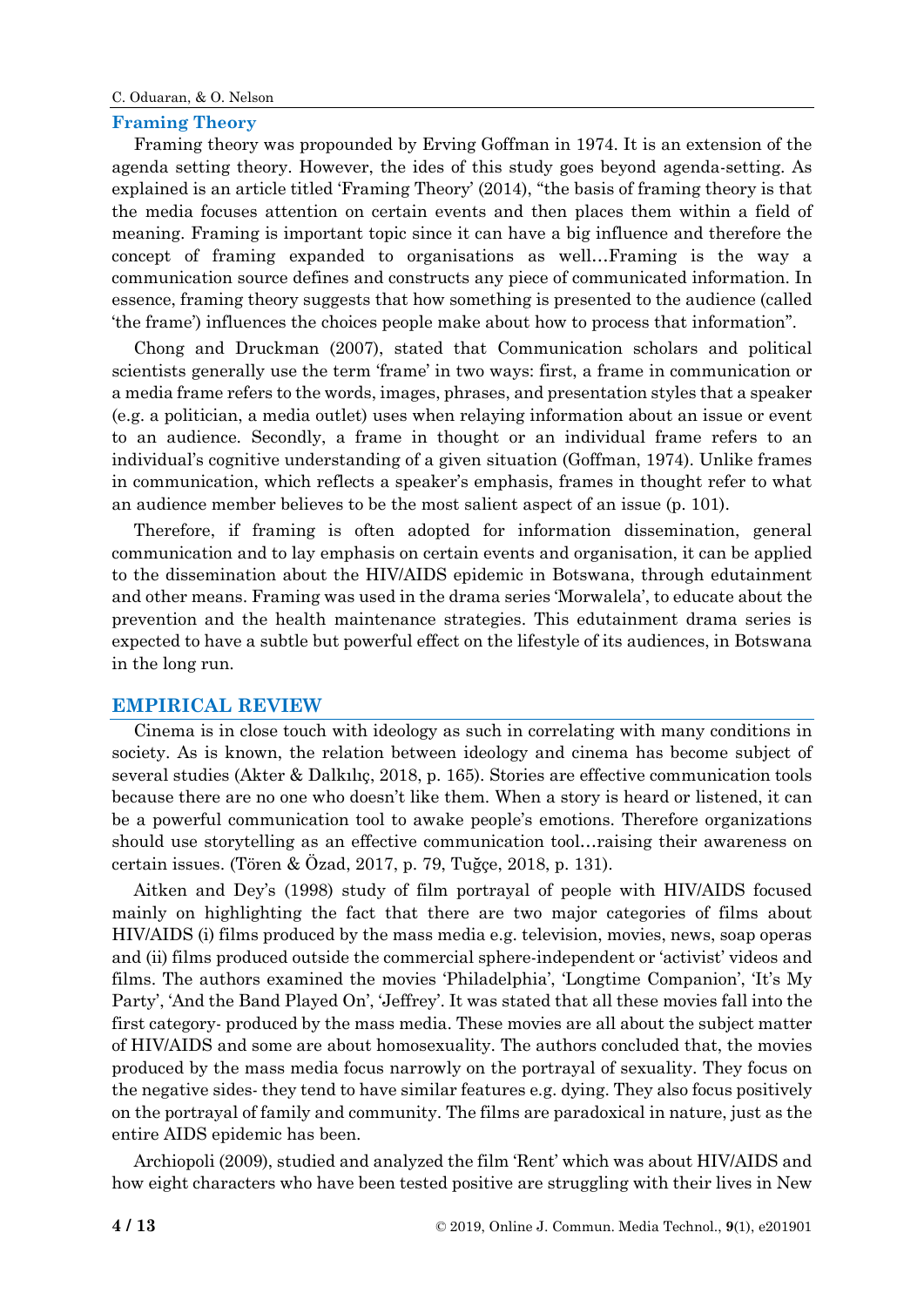York. The film is an adaptation of a book. The methodology used for analysis was narrative criticism, which is a qualitative technique. The film was viewed multiple times over a one month period. The study of each character of the movie led to the creation of the HIV/AIDS Lifestyle Integration Continuum. The theme of HIV is prevalent throughout the film. Individual lifestyles of the different characters who are at different stages of HIV are shown.

Osaigbovo's (2012) thesis focused on film as a supplementary aid in teaching adults about HIV/AIDS in Igueben, Edo State, Nigeria. He stated that film as a campaign strategy impacts in a way that no other teaching aid can. The literature reviewed that reading materials about HIV/AIDS are not accessible to the people in rural community. Film is an accessible source. The study adopted mixed methodology (both quantitative and qualitative approach), using an interpretivist framework, with 200 members (purposively selected) of the rural community as participants. The results revealed that, films, especially Nollywood films, play a key role in informing people about HIV/AIDS and its treatment. The study recommended that film should be included in governmental and non-governmental initiatives, for more impact in the fight against HIV/AIDS.

Mafoko (2013) embarked on a mini-thesis in the University of Western Cape, South Africa, titled 'Process Evaluation of the Multiple Concurrent Partnerships 'O Icheke, Break the Chain' Campaign for HIV Prevention in Botswana from 2009-2012'. The study focused on conducting an evaluation of the campaign, taking account of it simple implementation plan. The author wanted to find out if the programme components originally structured, were implemented and whether any issues that had risen required attention. A descriptive study design was used. The results indicate that everything went according to plan, except the recruitment of campaign champions because of lack of adequate funds. Also, the support for the district level implementation of campaign activities such as capacity building and advocacy were also affected by delayed funding. This study was based on the behavioural theory and evidenced on health communication programming.

Matlapeng (2014) also focused his work on the 'O Icheke' campaign, which was created to address the problem lack of information about HIV, and to curb transactional sex and intergenerational sex. It was also created to give information about the culture, sex and relationships. It was a campaign coordinated by National AIDS Coordinating Agency, with the African Comprehensive HIV/AIDS Partnership (ACHAP), as a major funding partner among other partners. Matlapeng (2014), in his study of 'Perceptions About The O Icheke Multiple Concurrent Partnerships Campaign Among Young People Who Are Member Of The Selebi Phikwe District Youth Council In Botswana', stated that the main target of this study was (i) to reconnoitre the perspectives of youths about multiple concurrent partnerships (ii) to explore young people's perspectives on the main strong points and flaws of the O Icheke campaign (iii) to make recommendations to further make the campaign stronger. The author supported his work with the health belief model, using focus group discussion, which is a qualitative approach to gather data for the study. The data was categorised into males and females between the ages of 18-24 years and 25-35 years. The key result was that there are factors fundamental to the practise of multiple concurrent partnerships in Botswana which include 'financial issues, need for sexual variety, materialism, unemployment, migration and alcohol abuse. The results also show that the campaign also looked into the aspect of provision information and the impact of partnerships in behavioural change. The study therefore recommended that there should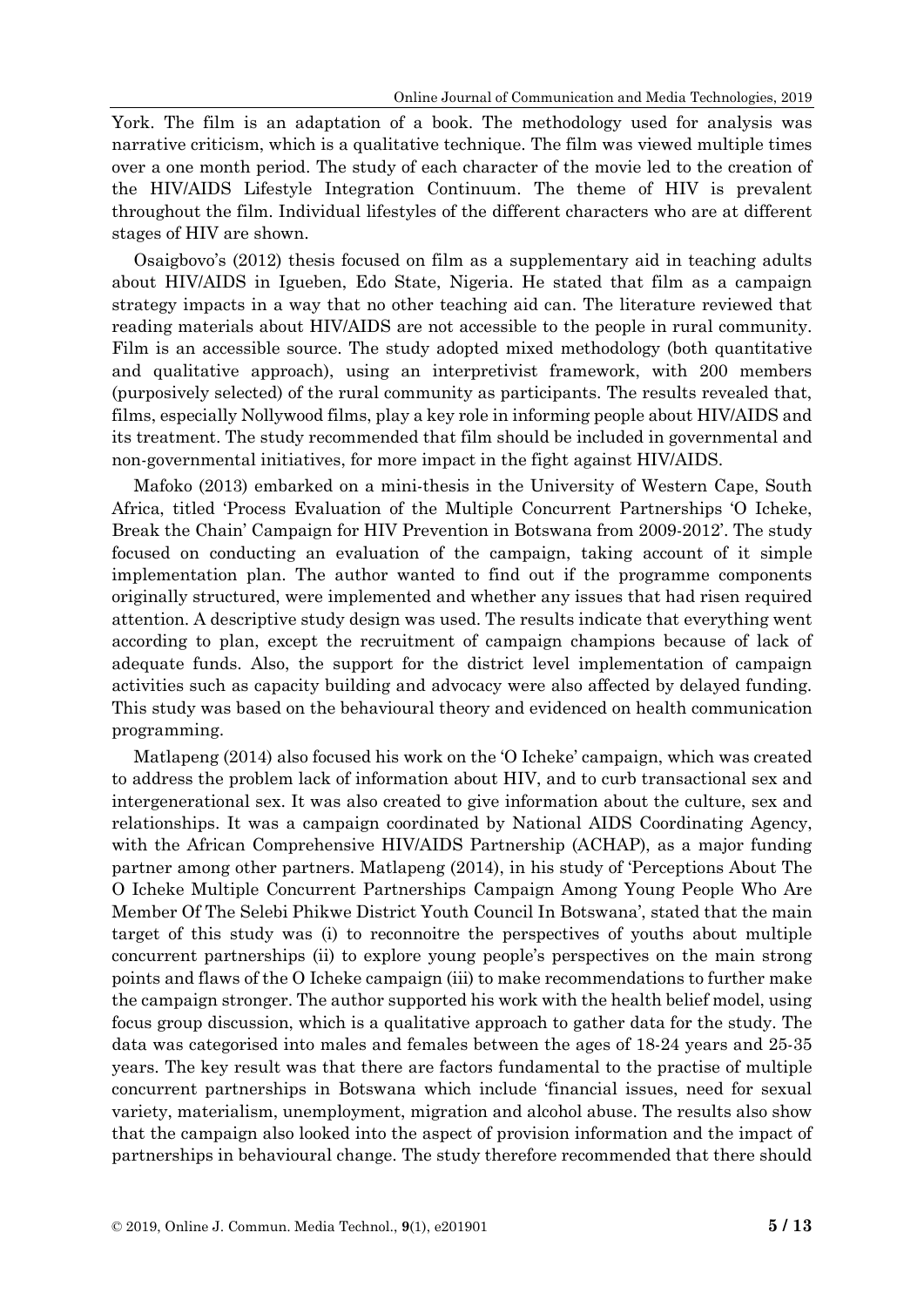be enhancement in the enactment of the O Icheke programme by fund/aids, discussion and aptitude development.

Moore, Onsomu, and Abuya's (2014) study on 'HIV prevention using films: HIV/AIDS positive African American women respond through interpersonal relationships in life support', focuses on the effect of HIV/AIDS on the African American community. It was stated that there are more than 25 percent of African women, among others in the black community who had tested positive in 2010. Due to this shocking statistics, social campaigns which includes movie, were created for behavioural change among Black American women living with HIV/AIDS. 'Black feminist thought' was used as the conceptual framework for this study. This was used to comprehend the life style of 'Ana' who was the protagonist of the film analysed in this study. It analyses her contraction of the disease, stigma, sexuality, support systems and coping mechanisms. The methodology used for the study was framing analysis, which aimed at answering the research questions about the salient themes in the film 'Life Support', socially constructed through Ana's character and through the character of her family and friends. The study shows that one of the most important things to happen to an HIV patient is 'knowledge'. It is an important tool for living and coping with HIV. The study additionally explores the image of HIV/AIDS among African American women. The themes used in the study include life support conversations, Ana's lifestyle as a change agent, and positive and negative relationships.

Chalk's (2014) key finding in her article 'HIV and stigma: the media challenge', was that it was obvious that there has been an excellent response to fighting HIV globally. Stigma however, seems to be one of the greatest challenges an HIV patient has to face daily. She noted that the media is important in this fight against HIV/AIDS, but it is difficult to measure the impact of the media in this fight for societal change. The methodology employed by the author was interview. The interviewees responded that in many countries, training journalists cover real stories about people living with HIV. There are numerous methods of using the media to fight HIV: (i) independent television and radio talk shows (ii) sponsored television and radio talk shows (iii) creation of journalist networks (iv) public service announcements (v) feeding stories into existing dramas (vi) multi-platform approaches (vii) reactive campaigns and (viii) comedy. It was concluded that dramas like 'Soul City' and 'Shuga' are key in making attempts to engage audiences with a storyline, which produces more emotional reaction than factual contents.

Bailey's (2016) thesis titled 'The Representations of HIV/AIDS in Québec Cinema, 1986-1996' was the first comprehensive thesis about how Quebec used film to combat the AIDS predicament. Quebec is unique in the sense that it has an 'historic cinematic heritage'. The findings of this study maintain that as a result of the distinctive film tradition, Quebec's representation of HIV/AIDS in films were varied and revealing. It questioned the comprehension of HIV/AID in Quebec and Canada in general. It maintained that (i) feature films can bring the subject of HIV to specific and wide audiences (ii) testimonial films can impact the knowledge of HIV (iii) stigma can cause people to question the moral standings of people living with HIV and how creative media can change that perspective and (iv) documentaries can be used as a form of investigative tools to battle stigmatization of HIV victims.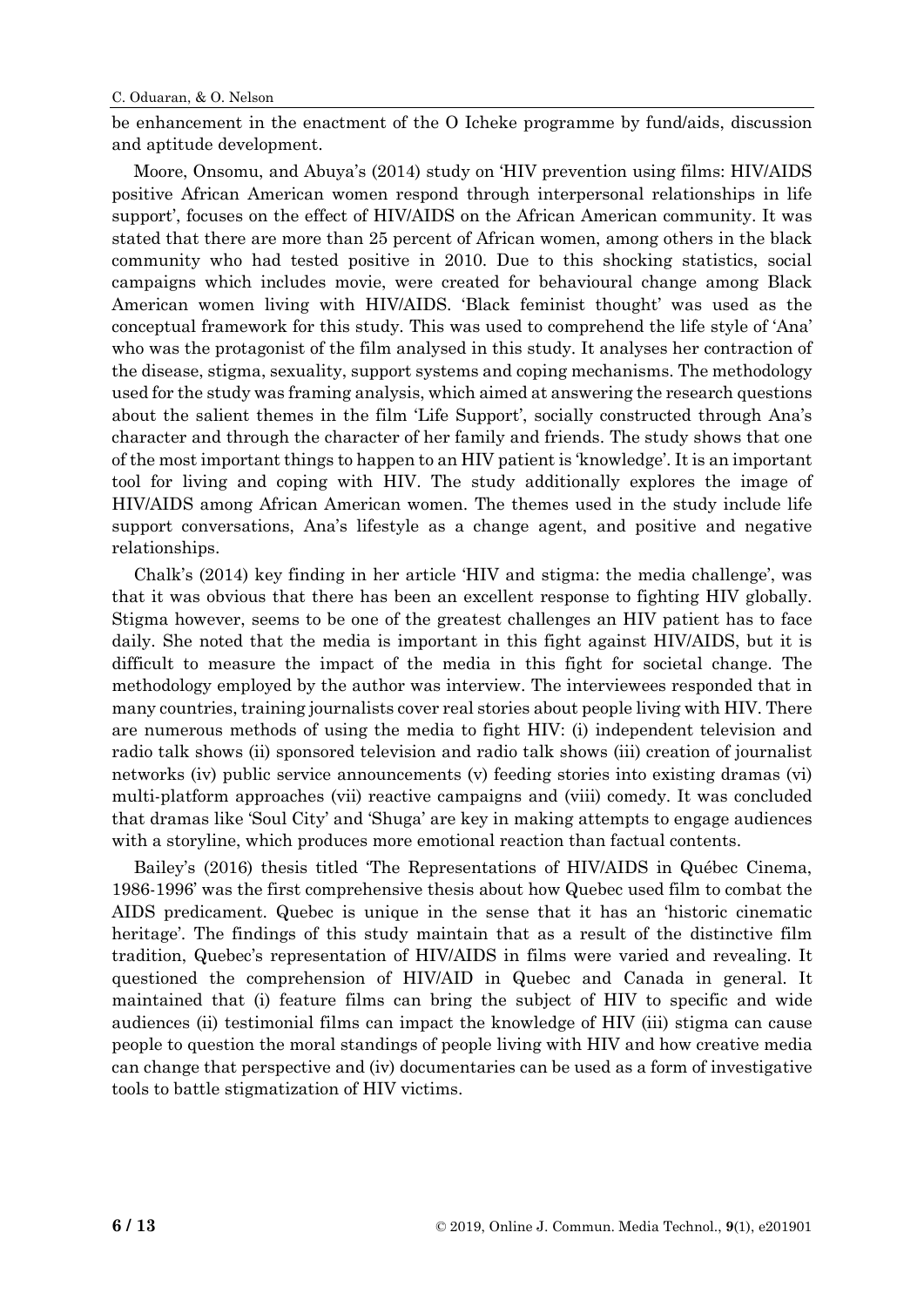| Online Journal of Communication and Media Technologies, 2019 |  |  |  |  |
|--------------------------------------------------------------|--|--|--|--|
|--------------------------------------------------------------|--|--|--|--|

| Table 1. Summary of empirical review                                                                                                                                                    |      |                                                                 |                                                                                                                                                                                                                                                                                                                                                                                                                                                                                                                                                                                                                                                                          |
|-----------------------------------------------------------------------------------------------------------------------------------------------------------------------------------------|------|-----------------------------------------------------------------|--------------------------------------------------------------------------------------------------------------------------------------------------------------------------------------------------------------------------------------------------------------------------------------------------------------------------------------------------------------------------------------------------------------------------------------------------------------------------------------------------------------------------------------------------------------------------------------------------------------------------------------------------------------------------|
| Study                                                                                                                                                                                   | Year | <b>Authors</b>                                                  | <b>Key Findings</b>                                                                                                                                                                                                                                                                                                                                                                                                                                                                                                                                                                                                                                                      |
| 1. Film Portrayal of People<br>with HIV/AIDS                                                                                                                                            | 1998 | Aitken, Joan;<br>Dey, Ann                                       | • The movies produced by the mass media focuses narrowly on the portrayal of<br>sexuality. They focus on the negative sides-they tend to have similar features<br>e.g. dying.<br>• They also focus positively on the portrayal of family and community.<br>• The films are paradoxical in nature, just as the entire AIDS epidemic has<br>been.                                                                                                                                                                                                                                                                                                                          |
| 2. Not Dying from Disease: A<br>Narrative Analysis of<br><b>HIV/AIDS</b><br>in the Film Rent                                                                                            | 2009 | Archiopoli,<br>Ashley M                                         | • The study of each character of the movie led to the creation of the HIV/AIDS<br>Lifestyle Integration Continuum. Individual lifestyles of the different<br>characters who are at different stages of HIV are shown.<br>• The theme of HIV is prevalent throughout the film.                                                                                                                                                                                                                                                                                                                                                                                            |
| 3. Film: A Supplementary Aid<br>in Teaching Adults About<br>HIV/AIDS in Igueben,<br>Nigeria.                                                                                            | 2012 | Osaigbovo,<br>Ovbiebo<br>Matthew<br>Wood, Lesley                | • He stated that film as a campaign strategy impacts in a way that no other<br>teaching aid can.<br>• Film is an accessible source of information about HIV to people in that<br>Igueben community. The results revealed that, films, especially Nollywood<br>films, play a key role in informing people about HIV/AIDS and its treatment.                                                                                                                                                                                                                                                                                                                               |
| 4. Process Evaluation of the<br>Multiple Concurrent<br>Partnerships 'O Icheke, Break<br>the Chain' Campaign for HIV<br>Prevention in Botswana from<br>2009-2012                         | 2013 | Mafoko,<br>Emmanuel                                             | • The results indicate that everything went according to plan, except the<br>recruitment of campaign champions because of lack of adequate funds. Also,<br>the support for the district level implementation of campaign activities such<br>as capacity building and advocacy were also affected by delayed funding.                                                                                                                                                                                                                                                                                                                                                     |
| 5. Perceptions About The O<br>Icheke Multiple Concurrent<br>Partnerships Campaign<br>Among Young People Who<br>Are Member Of The Selebi<br>Phikwe District Youth<br>Council In Botswana | 2014 | Matlapeng,<br>Kgosiekae<br>Maxwell                              | • There are factors fundamental to the practise of sexual multiple concurrent<br>partnerships in Botswana which include 'financial issues, need for sexual<br>variety, materialism, unemployment, migration and alcohol abuse.<br>• The campaign 'O Icheke' also looked into the aspect of provision information<br>and the impact of partnerships in behavioural change.                                                                                                                                                                                                                                                                                                |
| 6. HIV Prevention Using Films: 2014<br><b>HIV/AIDS</b> Positive African<br>American Women Respond<br>through Interpersonal<br>Relationships in Life Support                             |      | Moore,<br>Dakysha;<br>Onsomu,<br>Elijah O;<br>Abuya, Benta<br>А | • The film 'Life Support' is a source of open dialogue for African American<br>women.<br>• Ann, the protagonist of the story, can be seen as the change agent.<br>• HIV/AIDS are often associated with Fear and shame, among African<br>American women.<br>• 'Denial' was a prevalent subtheme throughout the duration of the film.<br>• Positive and negative relationships generally have a positive and negative<br>impact, as support systems, on the victims of HIV/AIDS.                                                                                                                                                                                           |
| 7. HIV and Stigma: The Media 2014<br>Challenge                                                                                                                                          |      | Chalk, Sophie                                                   | • Stigma however, seems to be one of the greatest challenges an HIV patient<br>has to face daily.<br>• There are numerous methods of using the media to fight HIV: (i) independent<br>television and radio talk shows (ii) sponsored television and radio talk shows<br>(iii) creation of journalist networks (iv) public service announcements (v)<br>feeding stories into existing dramas (vi) multi-platform approaches (vii)<br>reactive campaigns and (viii) comedy. It was concluded that dramas like 'Soul<br>City' and 'Shuga' are key in making attempts to engage audiences with a<br>storyline, which produces more emotional reaction than factual contents. |
| 8. The Representations of<br>HIV/AIDS in Québec Cinema,<br>1986-1996                                                                                                                    | 2016 | Bailey,<br>Andrew<br>Gordon                                     | • Feature films can bring the subject of HIV to specific and wide audiences.<br>• Testimonial films can impact the knowledge of HIV.<br>• Stigma can cause people to question the moral standings of people living with<br>HIV and how creative media can change that perspective.<br>• Documentaries can be used as a form of investigative tools to battle<br>stigmatization of HIV victims.                                                                                                                                                                                                                                                                           |

## **METHOD**

This study adopted content analysis, which is a qualitative method of research. According to Prasad (2008, p. 1) ''content analysis is described as the scientific study of content of communication. It is the study of the content with reference to the meanings, contexts and intentions contained in the messages…Thus, content analysis is all about making valid, replicable and objective inferences about the message on the basis of explicit rules. The unit of analysis might be an entire film" (p. 13). This study included a brief synopsis of the television drama series 'Morwalela', to create an understanding and an explanation for the selection of the drama series.

Purposive sampling method (which is a non-probability sampling technique) was used for the selection of the drama series for this study. The type of purposive sampling used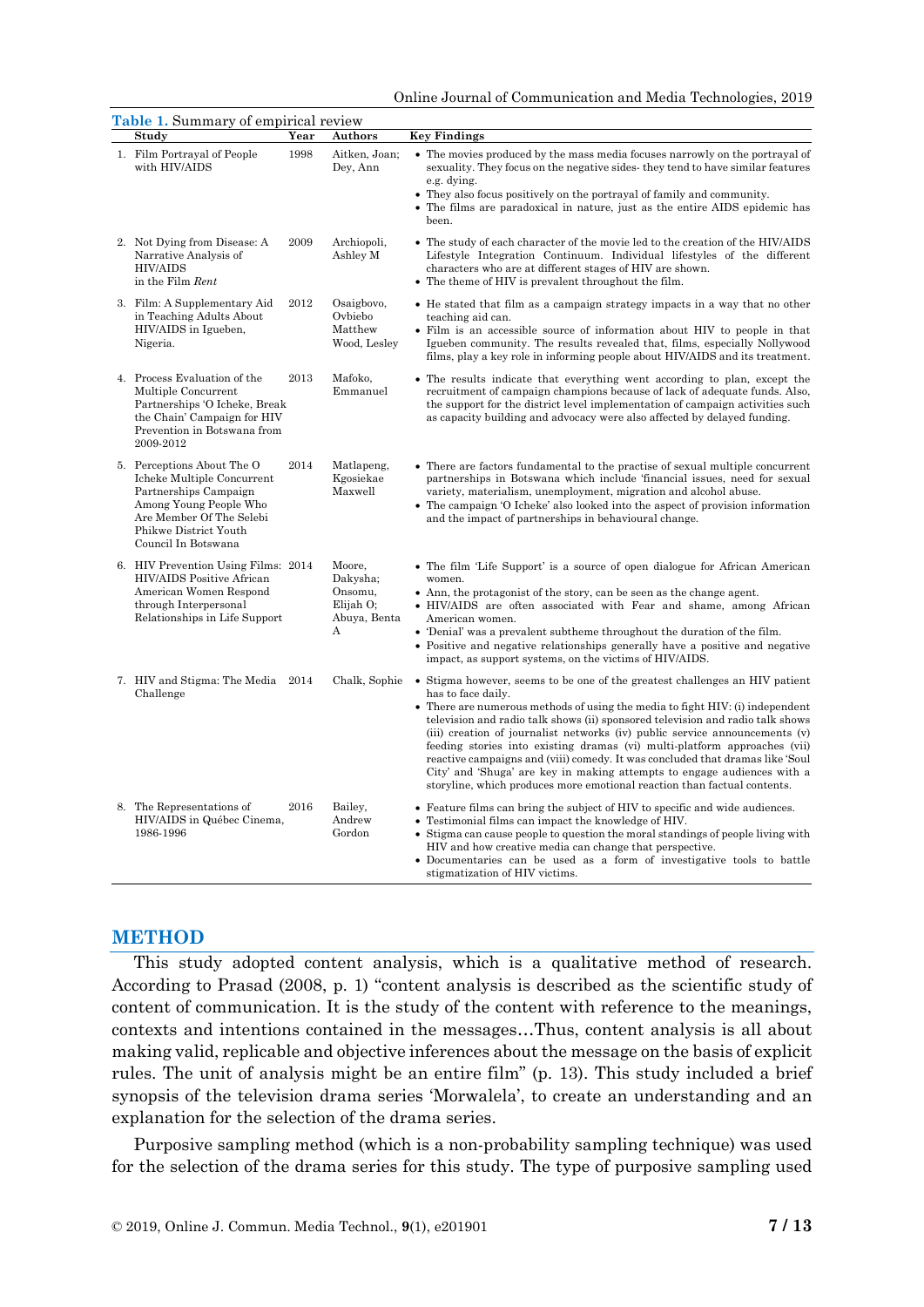#### C. Oduaran, & O. Nelson

|                           | <b>Themes</b>          |                                   |                                  |                 |
|---------------------------|------------------------|-----------------------------------|----------------------------------|-----------------|
| Positive<br><b>Themes</b> | <b>Negative Themes</b> | <b>Frequency of</b><br>Viewership | <b>Direction of Media Frames</b> |                 |
| Love                      | Infidelity             | Episode                           | <b>Prevention Tactics</b>        |                 |
| Loyalty                   | Promiscuity            | Number of Views                   | <b>Testing Procedures</b>        |                 |
| Redemption                | Deceit                 | Number of Comments                | Coping Mechanisms                |                 |
| Education                 | Greed/Materialism      | Number of Likes                   | <b>Transmission Methods</b>      | Recurring       |
| Hope                      | Prostitution           |                                   | Treatment Procedure              | <b>Comments</b> |
| Family                    |                        |                                   | <b>HIV/AIDS</b> Discussions      |                 |
| Truth                     |                        | Number of Dislikes                |                                  |                 |
| Friendship                | Alcohol Misuse         |                                   | Stigmatization                   |                 |
| Community                 |                        |                                   |                                  |                 |
| Tolerance                 |                        |                                   |                                  |                 |

|  |  |  |  |  |  |  | Table 2. Units of analysis for the television drama series 'Morwalela' |
|--|--|--|--|--|--|--|------------------------------------------------------------------------|
|--|--|--|--|--|--|--|------------------------------------------------------------------------|

was the homogenous purposive sampling technique because the selection of the television drama series by the researchers was based on having the feature of having issues surrounding the HIV/AIDS epidemic in Botswana because it is of interest to the researcher. A homogeneous sample is often chosen when the research question that is being address is specific to the characteristics of the particular group of interest, which is subsequently examined in detail. The reason for the purposively selection by the researcher was to bring focus to a specific feature in the drama series, that will best allow the researcher to find answers to the research questions that have been posed. This should not be regarded as a weakness of the study.

This study was conducted by examining various themes (both positive and negative), the direction of media frames, as well as other factors such as the recurring comments, and the frequency of viewership. The unit for the measurement of the drama series were mutually exclusive and are shown in **Table 2**. The units that were used to classify the drama series are:

#### **RESULTS**

This study focused on the television drama series 'Morwalela', as one of the major tools in combating HIV/AIDS. The television drama series majorly aimed at promoting positive lifestyle changes, showing prevention and treatment procedure, as well as showing coping mechanisms and rejecting the negative lifestyles and cultural values that aid in transmitting these diseases. Therefore, this study analysed the media frames (cultural issues, lifestyle, prevention, coping and treatment procedures) that address the issue of HIV/AIDS. The following results given below, answers each of the research questions stated in this study.

#### **RESEARCH QUESTION ANALYSIS**

## **RQ1:**What are the prevalent themes in the edutainment drama series 'Morwalela' on HIV/AIDS?

From **Table 3**, the positive theme of 'Love' had the highest percentage which was 13%, from 84 scenes, followed by the positive theme of 'Family' with 10.7%. Tolerance was the lowest with 1.2%. Infidelity was the highest negative theme with 11.9%. Therefore, it can be concluded that there is low tolerance for people living with HIV in Botswana. Love and family are two of the most important values in Botswana. The table also shows that infidelity was prevalent in most of the scenes in the drama series. In essence, infidelity is a perennial issue in Botswana; it is a prevailing factor for the increasing cases of HIV/AIDS in the country. This result supports Matlapeng (2014), which found that the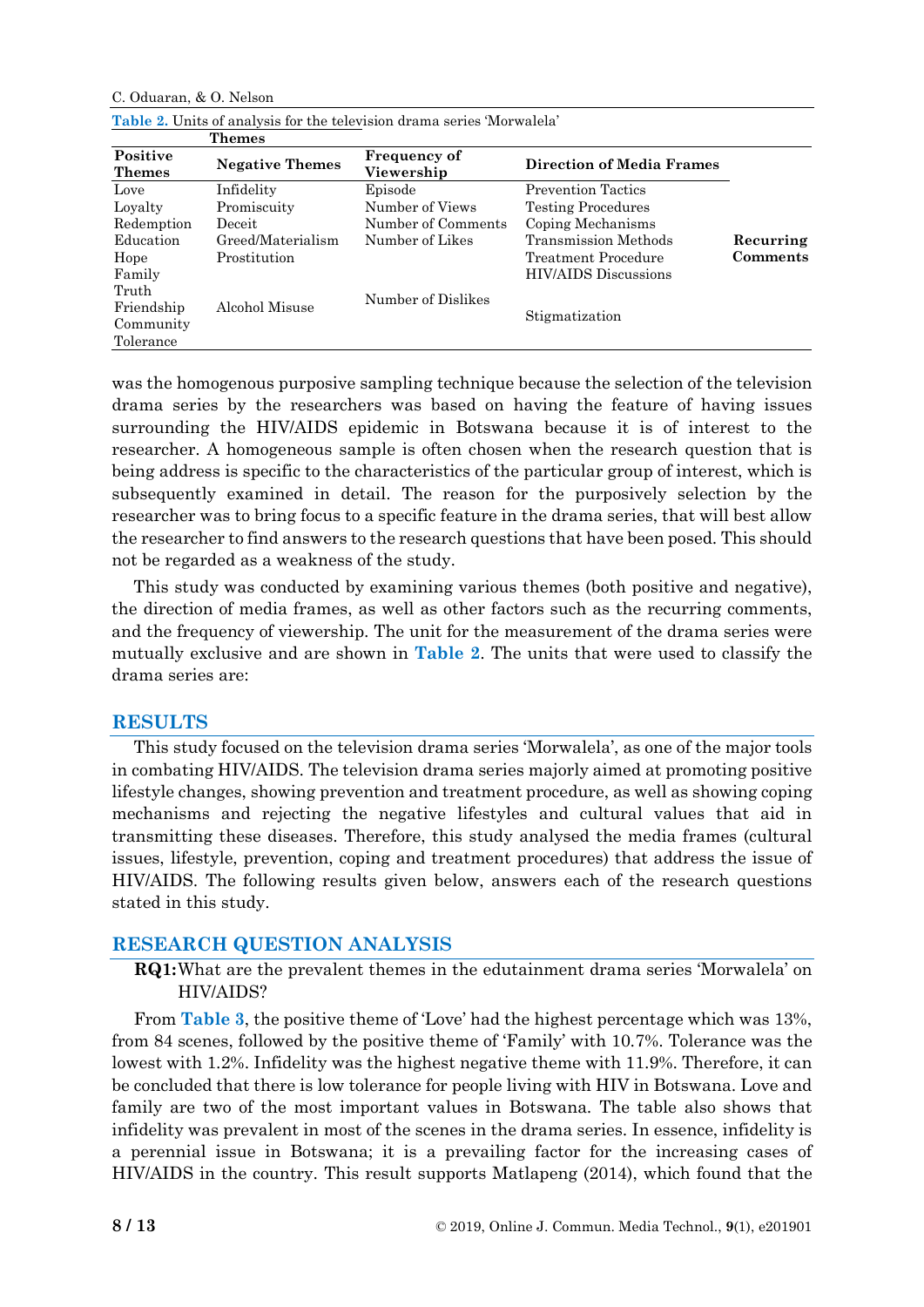Online Journal of Communication and Media Technologies, 2019

|          | <b>Themes</b>     | Percentages |
|----------|-------------------|-------------|
|          | Love              | 13          |
|          | Loyalty           | 6           |
|          | Redemption        | 3.6         |
|          | Education         | 7.1         |
| Positive | Hope              | 3.6         |
|          | Family            | 10.7        |
|          | Trust             | 7.1         |
|          | Friendship        | 4.8         |
|          | Community         | 4.8         |
|          | Tolerance         | 1.2         |
|          | Infidelity        | 11.9        |
|          | Promiscuity       | 4.8         |
|          | Deceit            | 8.3         |
|          | Greed/Materialism | 2.4         |
| Negative | Prostitution      | 3.6         |
|          | Alcohol Misuse    | 7.1         |
|          |                   | 100         |
|          | Total             | $n = 84$    |

**Table 4.** The frequency of viewership of the television drama series 'Morwalela'

| Episodes | Number of<br>views | Number of comments | Number of likes | Number of<br>dislikes |
|----------|--------------------|--------------------|-----------------|-----------------------|
|          | 75,800             | 12                 | 119             | 10                    |
| $\bf{2}$ | 23,751             |                    | 31              |                       |
| 3        | 26,698             |                    |                 |                       |
| 4        | 20,827             |                    | 25              |                       |
| 5        | 14,977             |                    | 14              |                       |
| 6        | 17,665             |                    | 30              |                       |
|          | 18,078             |                    | 28              |                       |
| 8        | 17,728             |                    | 25              |                       |
| 9        | 27,098             |                    | 35              |                       |

need for sexual variety was a an underlying factor for the increase of HIV/AIDS in Botswana. In sum, Morwalela drama series identified infidelity as a public concern that has negatively increased cases of HIV/AIDs in Botswana. Faithfulness to a single partner can arrest the possibilities or chances of being infected by HIV.

Importantly, a primary theme emphasized in Morwalela drama series was showing love for people living with HIV/AIDS (PLWHA). The antidote for stigmatization is showing love, which is the dominant theme emphasized in the drama series. This results supports Chalk's (2014) key findings, which observed that stigmatization seems to be one of the greatest challenges an HIV patient has to face daily. Chalk (2014) maintained that the media is important in this fight against HIV/AIDS.

**RQ2:**What is the frequency of the viewership of the television drama series 'Morwalela' on its YouTube channel?

From **Table 4**, episode 1 an episode 9 on the YouTube channel had the highest number of both views and comments. The number of views on the first episode was the highest.

**RQ3:**What is the direction of media frames in the television drama series 'Morwalela' on HIV/AIDS?

**Table 5** shows that 26.7% of the frames in the movies, out of 30 frames focused on HIV/AIDS discussions and coping mechanisms of HIV/AIDS victims. This is positive because this was the aim of the drama series. It also focused on testing procedures (16.7%), so that audiences who are in doubt can come to closure. However, treatment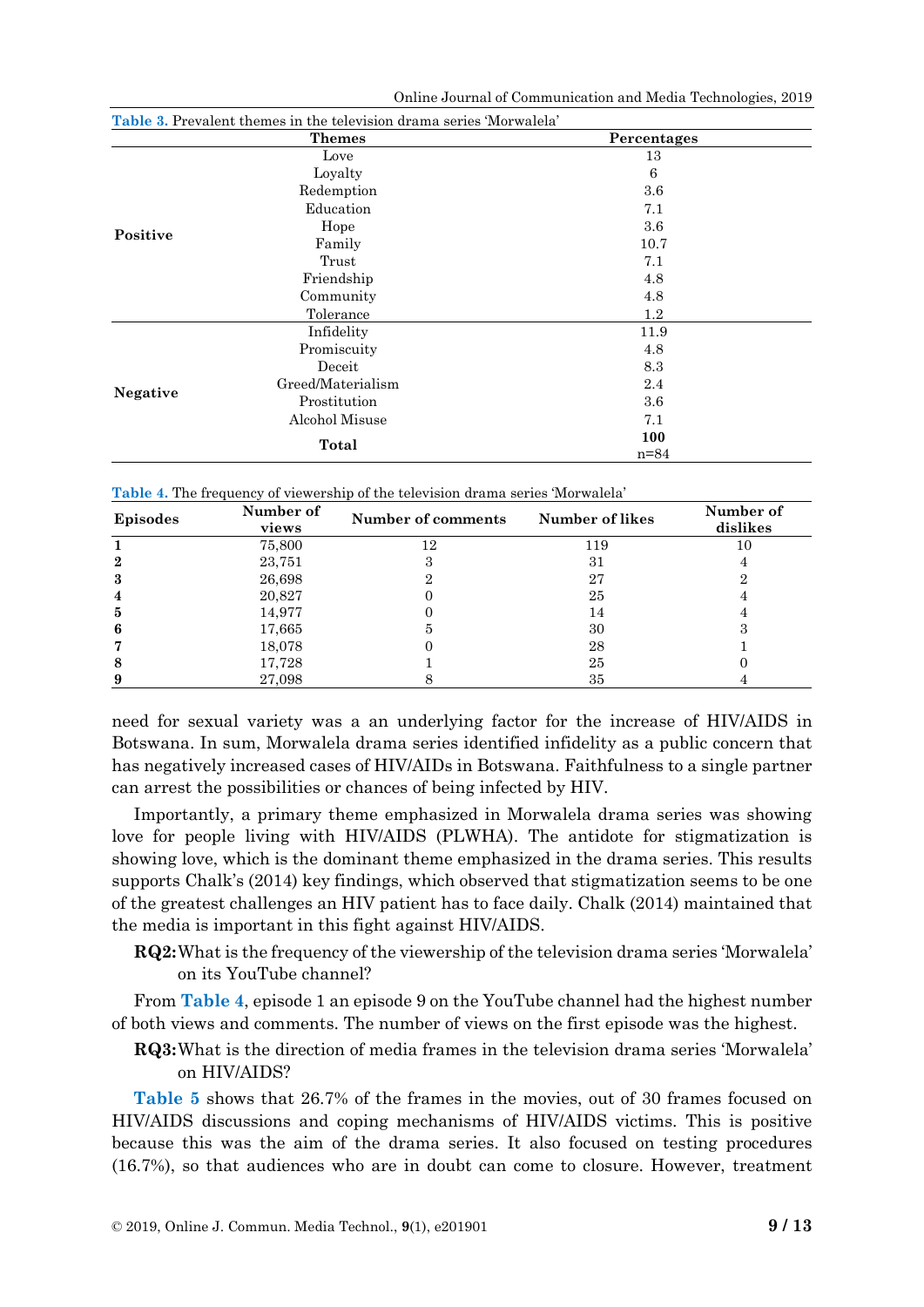C. Oduaran, & O. Nelson

| Direction of media frames    | Percentages |  |
|------------------------------|-------------|--|
| Prevention tactics           | 13.3        |  |
| Testing procedures           | 16.7        |  |
| Coping mechanisms            | 26.7        |  |
| Transmission methods         | 10          |  |
| Treatment procedure          | 3.3         |  |
| General HIV/AIDS Discussions | 26.7        |  |
| Stigmatization               | 3.3         |  |
|                              | 100         |  |
| Total                        | $n=30$      |  |

procedures and stigmatization has the lowest number of frames (3.3%). Thus, a number of media frames focused on coping mechanism for HIV/AIDS in Botswana. This is in line with the current reality that more than 12% of the population of Botswana were infected with HIV/AIDS. These coping mechanisms were targeted at encouraging citizens of Botswana to live healthy and a long life.

Also, **Table 5** shows that general HIV/AIDS discussions were emphasized to encourage Botswana citizens to seek counselling on HIV matters with health care workers and clinical psychologists. Coping with HIV requires that individuals seek out information on health care practices that emphasize intelligent dieting and healthy living standards. This results supports the tenets of the development media theory that stipulates that the media should be the vanguard for health development by creating platforms whereby health professionals can counsel patients on health issues in any modern society.

# **CONCLUSION**

It can be generalised from this study that the lifestyle shown in the drama series 'Morwalela', is the typical lifestyle in Botswana, which promoted the transmission of HIV/AIDS. The people of Botswana have 'Love' and 'Family' as the most prevalent positive themes, while 'Infidelity', 'Deceit' and 'Alcohol Misuse' are the most prevalent negative themes in Botswana. Over 75, 000 people worldwide have viewed the 'Morwalela' YouTube channel till the time of this study, which shows that the impact of the television drama series is not only in Botswana, but will also be worldwide. Also, it will not be limited to a specific timeframe. It will be accessible as long as it is on YouTube.

Commenters on the YouTube channel shows that the drama series was both educative and entertaining. It also showed that a commenter opined that the drama series revealed the typical Botswana lifestyle. The results also show that the drama series focused more on testing procedures and coping mechanism, keeping the Botswana audiences in mind. However, little focus was given to stigmatization and treatment procedures.

# **RECOMMENDATIONS**

- 1. More edutainment drama series like 'Morwalela' should be aired. Both television and radio shows should be aired about behavioural change as key to reducing the epidemic of HIV/AIDS.
- 2. Potential drama series about HIV/AIDS should focus more on the negatives of stigmatization, alcohol abuse, materialism and promiscuity.
- 3. Potential drama series about HIV/AIDS should focus more on treatment proceduresthe distribution of Antiretroval drugs and a research on a possible total cure for HIV/AIDS.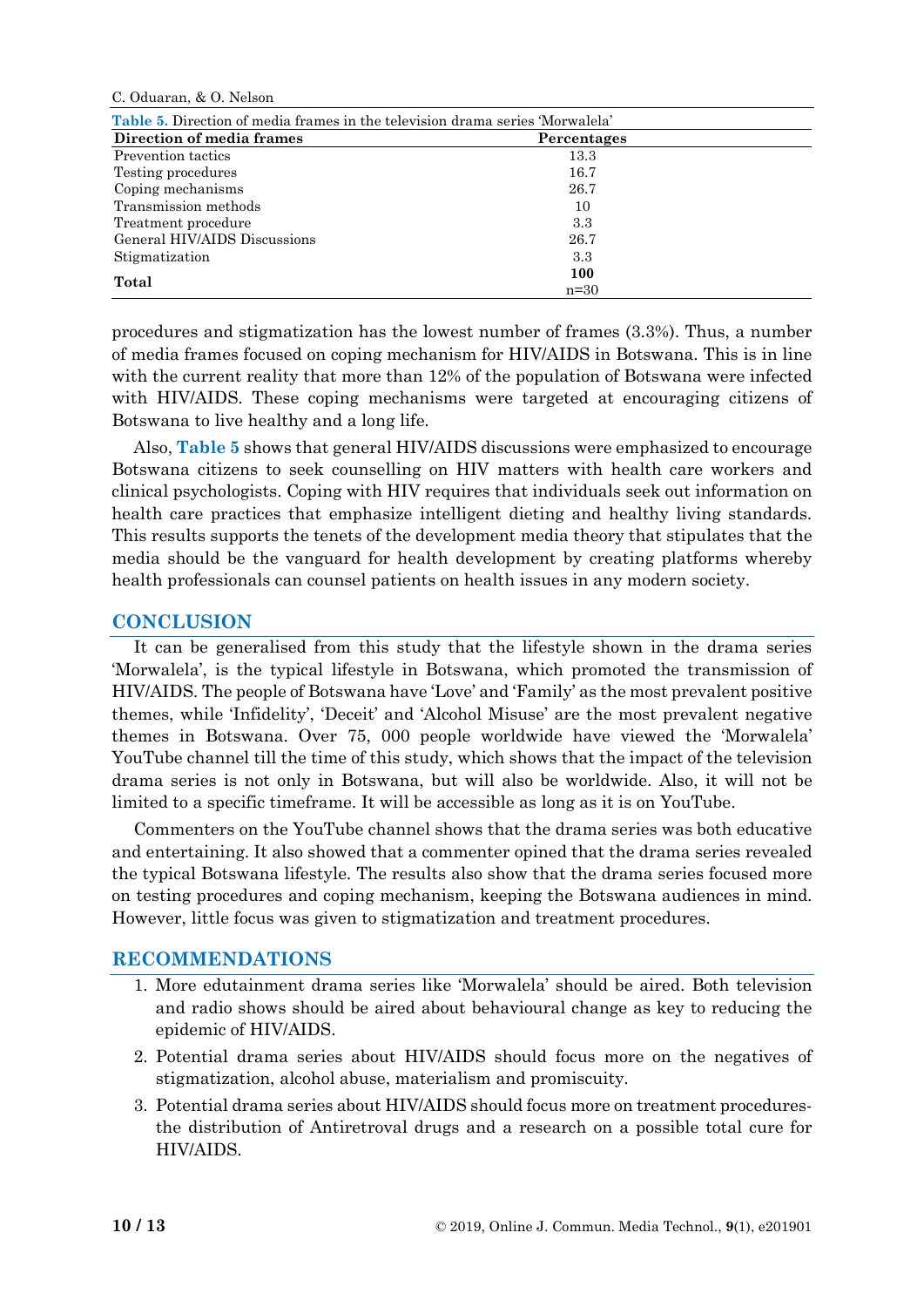4. The government of other countries-like Lesotho, Swaziland and Nigeria should focus more on partnerships with both governmental and non-governmental organisations. Film should be one of their major tools for fighting the epidemic, as it has been proven in the empirical review of this study that film can get to the places and minds where other informational materials cannot access e.g. rural areas. Research has proven that film has proven to be vital in the fight against HIV/AIDS.

#### **REFERENCES**

- Aitken, J., & Dey, A. (1998). Film Portrayal of People with HIV/AIDS. Kansas City: University of Missouri.<https://doi.org/ED419696>
- Akter, T., & Dalkılıç, I. (2018). Aesthetic pattern forming of ideological messages in turkish cinema : critical analysis of the Ottoman Republic movie. *Online Journal of Communication and Media Technologies*, *8*(3), 165–180. <https://doi.org/10.12973/ojcmt/2620>
- Alawode, S. O. (2013). Home Video as a Nigerian image Maker. *European Scientific Journal*, *9*(11), 110–128.
- Archiopoli, A. M. (2009). Not Dying from Disease : A Narrative Analysis of HIV / AIDS in the Film Rent. In *Proceedings of the 5th Annual GRASP Symposium, Wichita State University* (pp. 74–75).
- Avert. (2017). HIV and AIDS in Botswana. Retrieved on April 13, 2018 from <http://www.avert.org/node/397/pdf>
- Bailey, A. G. (2016). The Representations of HIV\_AIDS in Québec Cinema, 1986-1996 White Rose eTheses Online.
- Booker, N. A., Miller, A. N., & Ngure, P. (2016). Heavy Sexual Content versus Safer Sex Content: A Content Analysis of the Entertainment Education Drama Shuga. *Health Communication*, *31*(12), 1437–1446.<https://doi.org/10.1080/10410236.2015.1077691>
- Botswana Population (2018) Worldometers. (2018). Retrieved from <http://www.worldometers.info/world-population/botswana-population/>
- Chalk, S. (2014). Hiv and Stigma: the Media Challenge. *International Broadcasting Trust*. Retrieved from http://ibt.org.uk/documents/reports/IPPF\_IBT\_HIV\_STIGMA [final.pdf](http://ibt.org.uk/documents/reports/IPPF_IBT_HIV_STIGMA_final.pdf)
- Chong, D., & Druckman, J. N. (2007). Framing Theory. *Annual Review of Political Science*, *10*(1), 103–126.<https://doi.org/10.1146/annurev.polisci.10.072805.103054>
- Costa, N., Faccio, E., Belloni, E., & Iudici, A. (2014). Drama experience in educational interventions. *Procedia - Social and Behavioral Sciences*, *116*, 4977–4982. <https://doi.org/10.1016/j.sbspro.2014.01.1058>
- Dzimiri, N. (2010). Morwalela TV series launched \_ Sunday Standard. Retrieved on April 12, 2018 from<http://www.sundaystandard.info/morwalela-tv-series-launched>
- Evaristus, A., Nelson, O., Olusola, O., Babatunde, A., & Kehinde, O. (2017). Media Reportage and Audience Perception of Hepatitis Disease in Nigeria, 9(10), 68–77. <https://doi.org/10.5539/gjhs.v9n10p68>
- Framing Theory. (2014). Retrieved from [https://masscommtheory.com/theory](https://masscommtheory.com/theory-overviews/framing-theory/)[overviews/framing-theory/](https://masscommtheory.com/theory-overviews/framing-theory/)
- Gerbner, G. (1969). Toward "cultural indicators": The analysis of mass mediated public message systems. *AV communication review*, *17*(2), 137-148.
- Gwakuba, T. (2010). Morwalela is back \_ TheVoiceBW. Retrieved on April 12, 2018 from <https://thevoicebw.com/morwalela-is-back/>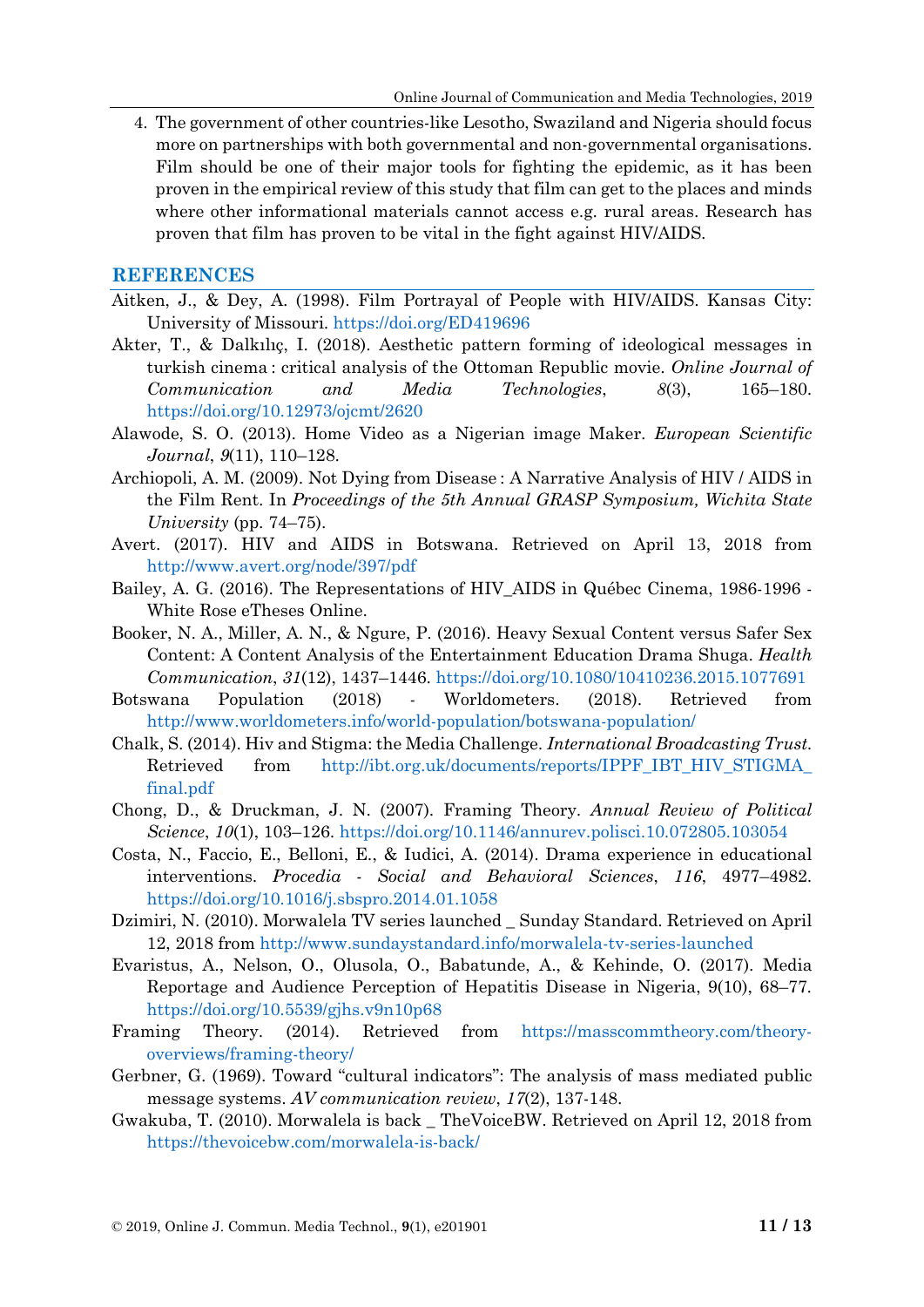- John Hopkins Center for CommunicationPrograms. (2010). INTERSEXIONS. Retrieved on April 25, 2018 from [https://ccp.jhu.edu/2010/12/07/intersexions-ccps-tv-series](https://ccp.jhu.edu/2010/12/07/intersexions-ccps-tv-series-about-sexual-networks-is-top-watched-drama-in-south-africa/)[about-sexual-networks-is-top-watched-drama-in-south-africa/](https://ccp.jhu.edu/2010/12/07/intersexions-ccps-tv-series-about-sexual-networks-is-top-watched-drama-in-south-africa/)
- Mafoko, E. (2013). *Process evaluation of the multiple concurrent partnerships "o icheke, break the chain" campaign for hiv prevention in botswana from 2009 - 2012 Emmanuel*. University of the Western Cape.
- Matlapeng, K. M. (2014). *Perceptions about the o icheke multiple concurrent partnerships campaign among young people who are members of the selebi phikwe district youth council, Botswana By*. University of South Africa.
- Moore, D., Onsomu, E. O., & Abuya, B. A. (2014). HIV Prevention Using Films : HIV / AIDS Positive African American Women Respond through Interpersonal Relationships in Life Support. *Open Journal of Social Sciences*, *2*(November), 110– 118. <https://doi.org/10.4236/jss.2014.211016>
- Nelson, O., & Bigala, P. (2016). Creating HIV/AIDS Awareness through Localized Communication for Health Development in South Africa. *Journal of Health Management*, *18*(3), 439–446.<https://doi.org/10.1177/0972063416651567>
- Nemec, J., & Trna, J. (2007). Edutainment or Entertainment. *Education Possibilities of Didactic Games in Science Education. ICCP Word Play Conference*, 55–64.
- Osaigbovo, O. M. (2012). *Film : A Supplementary Aid in Teaching Adults About Hiv / Aids in Igueben (Nigeria)*.
- Oyero, O., Amodu, L., & Usaini, S. (2015). Film and Production Techniques.
- Pasawano, T. (2015). Results of enhanced learning with the edutainment format. *Procedia - Social and Behavioral Sciences*, *176*, 946–951. <https://doi.org/10.1016/j.sbspro.2015.01.563>
- Prasad, B. D. (2008). *Content Analysis A method in Social Science Research*. *Research Methods for Social Work*. Retrieved from [http://repository.upenn.edu/cgi/viewcontent.](http://repository.upenn.edu/cgi/viewcontent.cgi?article=1232&context=asc_papers&sei-redir=1&referer=http://scholar.google.com.my/scholar_url?hl=en&q=http://repository.upenn.edu/cgi/viewcontent.cgi?article=1232&context=asc_papers&sa=X&scisig=AAGBfm23DWDQYw) [cgi?article=1232&context=asc\\_papers&sei-redir=1&referer=http://scholar.google.](http://repository.upenn.edu/cgi/viewcontent.cgi?article=1232&context=asc_papers&sei-redir=1&referer=http://scholar.google.com.my/scholar_url?hl=en&q=http://repository.upenn.edu/cgi/viewcontent.cgi?article=1232&context=asc_papers&sa=X&scisig=AAGBfm23DWDQYw) [com.my/scholar\\_url?hl=en&q=http://repository.upenn.edu/cgi/viewcontent.cgi?](http://repository.upenn.edu/cgi/viewcontent.cgi?article=1232&context=asc_papers&sei-redir=1&referer=http://scholar.google.com.my/scholar_url?hl=en&q=http://repository.upenn.edu/cgi/viewcontent.cgi?article=1232&context=asc_papers&sa=X&scisig=AAGBfm23DWDQYw) [article=1232&context=asc\\_papers&sa=X&scisig=AAGBfm23DWDQYw](http://repository.upenn.edu/cgi/viewcontent.cgi?article=1232&context=asc_papers&sei-redir=1&referer=http://scholar.google.com.my/scholar_url?hl=en&q=http://repository.upenn.edu/cgi/viewcontent.cgi?article=1232&context=asc_papers&sa=X&scisig=AAGBfm23DWDQYw)
- Setswana Oxford Living Dictionaries. (2018). Setswana Dictionary & Translations \_ Oxford Dictionaries. Retrieved on April 25, 2018 from <https://tn.oxforddictionaries.com/>
- Su, C., & Salleh, I. (2014). Impact of Television Drama from Audience Reception Perspective. *Procedia - Social and Behavioral Sciences*, *155*(October), 203–208. <https://doi.org/10.1016/j.sbspro.2014.10.280>
- The HIV/AIDS Network. (2011). Wetin Dey\_ Good Girls\_Bad Girls in TV Drama in Nigeria \_ The HIV\_AIDS Network. Retrieved on April 25, 2018 from [http://www.comminit.com/hiv-aids/content/wetin-dey-good-girlsbad-girls-tv-drama](http://www.comminit.com/hiv-aids/content/wetin-dey-good-girlsbad-girls-tv-drama-nigeria)[nigeria](http://www.comminit.com/hiv-aids/content/wetin-dey-good-girlsbad-girls-tv-drama-nigeria)
- Tören, Ö. & Özad, B. E. (2017). Examination of comedy through a television serial: case of Çocuklar Duymasın. *Online Journal of Communication and Media Technologies*, *7*(4), 79–95.
- Tuğçe, E. E. (2018). Storytelling in Crisis Communication. *Online Journal of Communication and Media Technologies*, *8*(2), 131–144.